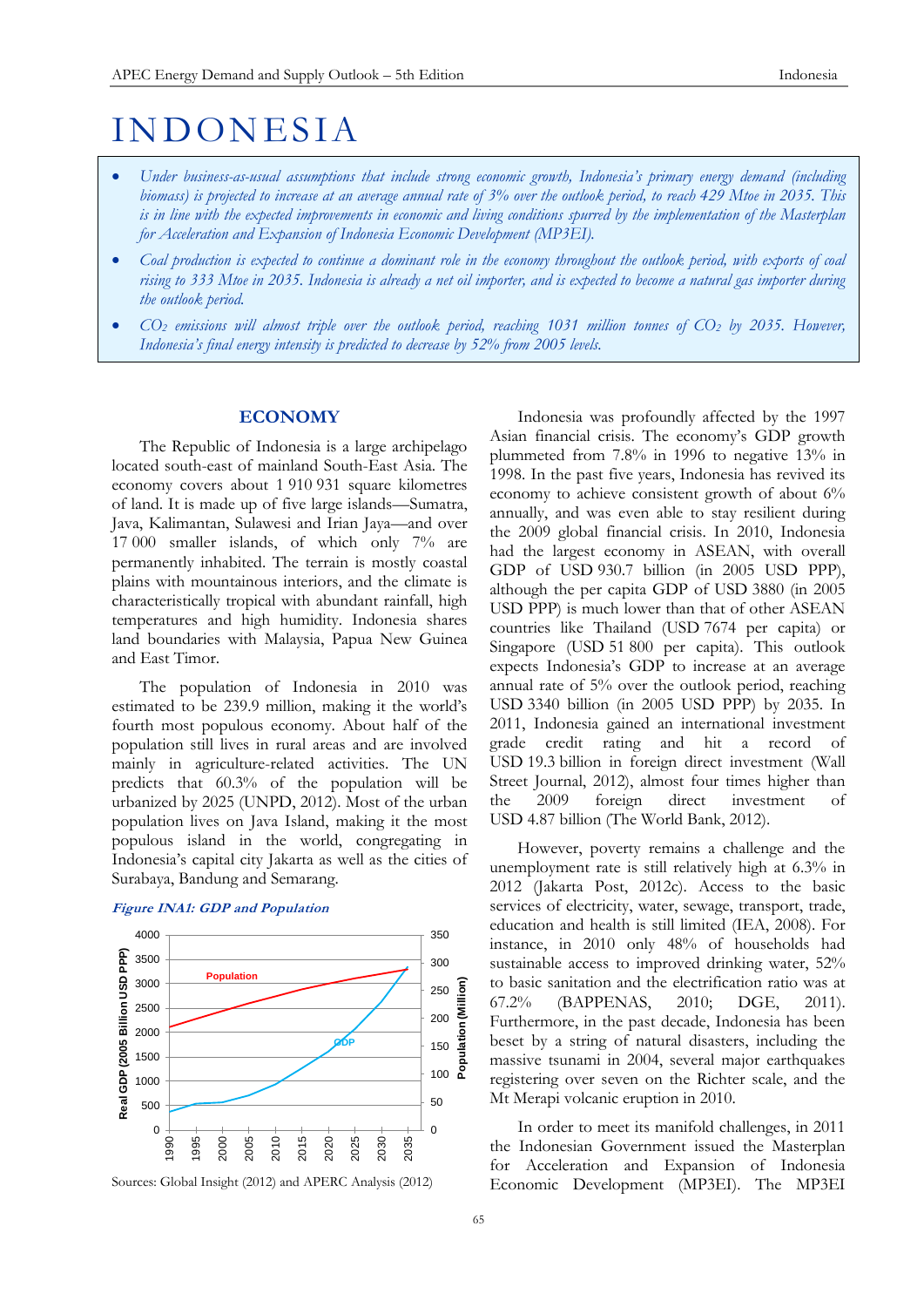integrates three key objectives: to develop regional economic potential in six Indonesia Economic Corridors (Sumatra, Java, Kalimantan, Sulawesi, Bali-Nusa Tenggara, and Papua-Maluku Island); to strengthen economy-wide connectivity locally and internationally; and to strengthen human resource capacity and the economy's science and technology to support the development of programs in every economic corridor.

Indonesia's current economic structure is primarily focused on agriculture and industries that extract and harvest natural resources. With its vast natural resources, Indonesia has become a major global producer of a broad range of commodities. The economy is the world's largest producer and exporter of palm oil, and the second largest producer of coal, cocoa and tin. It is also a major producer of nickel, bauxite, steel, copper, rubber and fish products (CMEA, 2011). Under MP3EI, the economy aims to further develop its local resources to create a sustainable upstream and downstream activity chain; this includes biofuels and oleochemicals from palm oil, and tyres and gloves from rubber, as well as a steel-smelting industry from iron ore. To support the development of MP3EI's main economic activities, the Indonesian Government estimates a total investment of IDR 4012 trillion (USD 437 billion) (CMEA, 2011).

Indonesia's economic portfolio is fairly diverse. In 2010, the manufacturing sector accounted for the largest share of Indonesia's GDP at 24.82%, followed by the agricultural sector (15.34%), the mining sector  $(11.15\%)$  and the services sector  $(10.19\%)$  (MOI, 2011). Indonesia manufactures textiles and apparel, furniture, cement, fertilizer, steel and glassware. In the high technology area, Indonesia has the most sophisticated aircraft industry in South-East Asia and a growing range of automotive, shipping and electronic manufacturing capabilities. For instance, car manufacturers like Toyota, General Motors, Ford and Tata are not only increasing production in terms of output, but will also be rolling out new models to meet the increasing domestic demand (Jakarta Post, 2012a). The steel industry is also currently expanding its capacity, with several new steel mills expected to come online by 2015. These include the Krakatau Steel mill with an initial capacity of 3 million tonnes per year, the PT Meratus Jaya Iron Steel plant with production capacity of 315 000 tonnes per year and the PT Indoferro plant capable of producing 500 000 tonnes per year of steel billet (Kuo, 2012).

Vehicle ownership (excluding motorcycles) in this economy is still low at 79 vehicles per 1000 people (The World Bank, 2012). However, average annual growth of number of vehicles (excluding motorcycles) in Indonesia is very high at about 11% annually, and this trend is expected to continue in the mid-term. Motorcycles are by far the most popular choice of vehicle in Indonesia, accounting for 79.4% of the 76.9 million vehicles registered with the State Police of Indonesia in 2010 (BPS, 2012).

Indonesia has a total of 355 856 km of roads, of which 57% are paved and 0.2% are toll roads (MOT, 2010). The economy's rail network is still underdeveloped. There are currently only four rail networks: one in Java, which is passenger oriented, and three in Sumatra, which are mostly used for transporting goods like coal, cement and palm oil (The World Bank, 2011). In the capital city of Jakarta, urban public transportation consists of a range of bus services including public minibuses operated by Metromini and Kopaja, public minivans, and the TransJakarta bus rapid transit (BRT) system, as well as two- and four-wheeled taxis. A rail-based mass rapid transit (MRT) system is also under development and is expected to commence operation in 2016.

As an archipelago, Indonesia relies heavily on air and sea transport for inter-island transportation. As of 2010, the economy has more than 300 ports scattered over the archipelago, and each of the major islands has at least one significant port city. While inland waterways are also used as transport routes, this is limited to the river systems in Eastern Sumatra and Kalimantan. The domestic airline network is quite extensive, providing quick and affordable access to areas not serviced by water and land transport networks.

The Indonesian Government recognizes that connectivity within the region is important to support economic activities; thus strengthening local and global connectivity is one of the four main strategies of the MP3EI. Roughly 10% of the IDR 4012 trillion (USD 437 billion) investment in MP3EI is directed toward basic infrastructure provision, such as roads, seaports, airports, railways and power generation (CMEA, 2011). This translates to increasing demand for energy in the form of fossil fuel and electricity in the coming years.

# **ENERGY RESOURCES AND INFRASTRUCTURE**

Indonesia has substantial coal and gas reserves but its oil reserves are depleting. According to the Handbook of Energy and Economic Statistics Indonesia 2011, as of January 2010, proven reserves of coal stood at 21.13 billion tonnes, proven reserves of crude oil at 4.23 billion barrels and proven reserves of natural gas at 3.07 trillion cubic metres (tcm) (108.4 trillion standard cubic feet) (ESDM,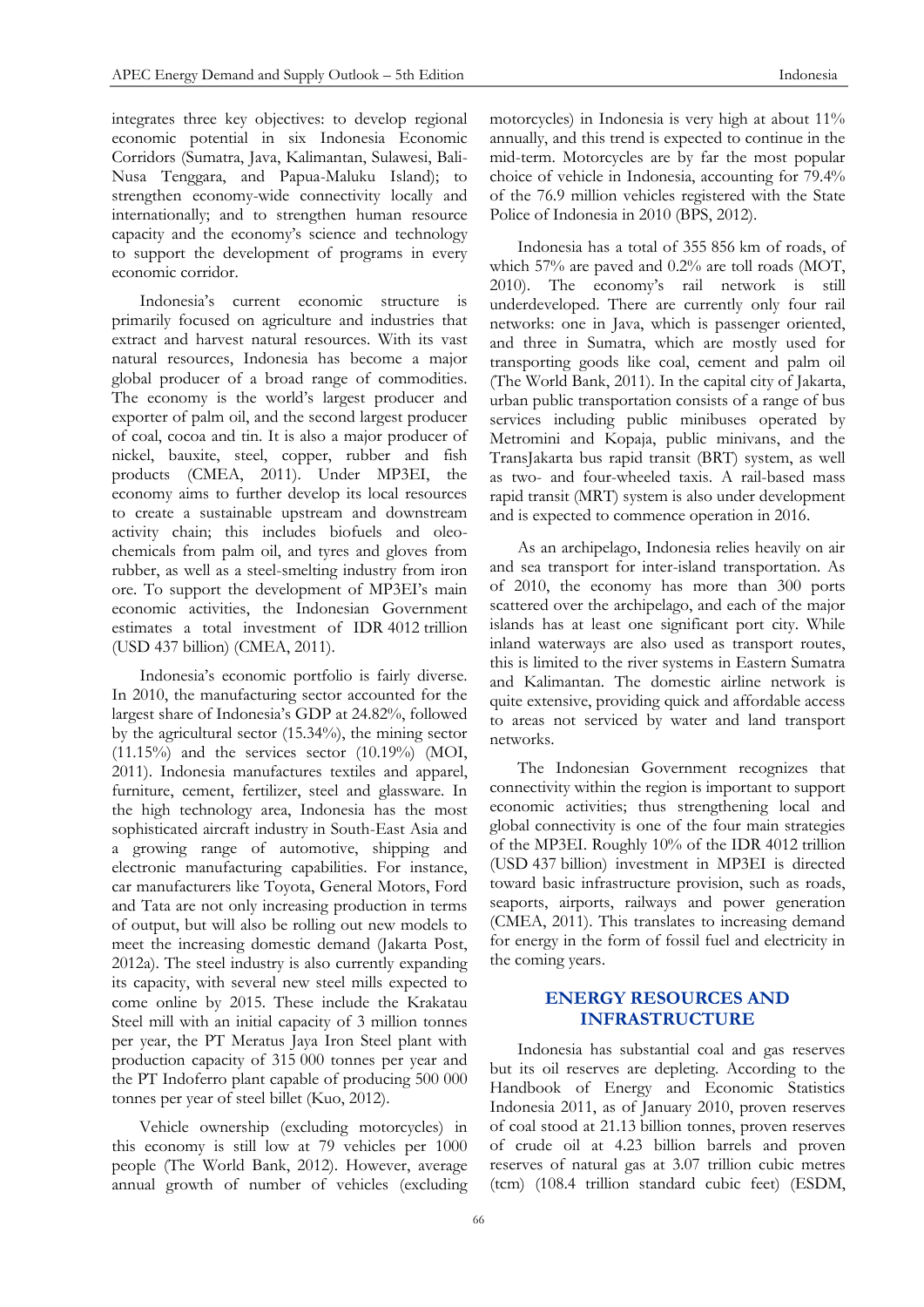2011, pp. 60, 66 and 78). At current production rates, Indonesia's coal reserves are sufficient for 77 years, oil reserves for 12 years and gas for 32 years.

About 60% of Indonesia's coal reserves are subbituminous while the rest are lignite coals (29%) and bituminous (11%) (Lucarelli, 2010). Kalimantan and Sumatra each holds roughly 49% of the coal reserves (CMEA, 2011); however, Kalimantan accounts for over 90% of Indonesia's coal production and export. This can be attributed to Kalimantan's higher quality coal, ease of extraction and transportation through navigable rivers and coastal areas, as well as its proximity to large power markets. Currently, about 20% of annual production is consumed domestically, while the rest is exported to coal-consuming countries like Japan, China, India, South Korea and other ASEAN countries (CMEA, 2011). Coal production in Indonesia is very attractive due to strong demand and strong reserves, and as such is projected to continue growing throughout the outlook period.

A very different situation can be observed in the Indonesian oil industry. Crude oil production has been on a downward trend for the past decade, culminating in Indonesia becoming a net oil importer in 2004. This can be attributed to natural maturation of producing oilfields combined with a slower reserve replacement rate and decreased exploration and investment in the industry. The economy actually has a fairly sizable oil reserve potential—the proven reserve in 2011 is 4.2 billion barrels, and out of the 128 estimated oil basins, only 38 have been extensively explored (PWC, 2011c). Most of the existing wells are in Sumatra and Kalimantan.

The Indonesian Government is promoting exploration further offshore and in frontier regions, providing incentives such as encouraging threedimensional seismic surveys and agreeing to a change to the production-sharing contract—to increase oil companies' share from 15% to 35%. Other incentives also proposed include waiving land and building taxes as well as import duties for capital goods (Oil and Gas Technology, 2012). These incentives may improve Indonesia's oil outlook, but given that no new significant finds have been made in the past decade, and in the light of Indonesia's rapidly growing demand, the economy is expected to remain an oil importer in the long term.

Indonesia has the largest proven natural gas reserves in the Asia–Pacific region, estimated to be about 2% of the world's total estimated proven natural gas reserves (OGJ, 2011). The economy's major production sites are Arun in Aceh, Bontang in

South Kalimantan, and Tangguh in Papua (Jakarta Globe, 2011).

Indonesia's archipelago geography and the distributed nature of its gas reserves complicate the transportation process; this is mitigated through a combination of LNG facilities and a localized pipeline network (Hutagalung et al., 2011). Indonesia has three LNG liquefaction facilities in operation, one under construction in Donggi–Senoro and another planned at Abadi (Global LNG Info, 2012). In anticipation of rising domestic demand, especially from islands without their own natural gas sources, three regasification terminals will be constructed: the Nusantara LNG FSRU terminal, the East–Central Java LNG FSRU terminal, and the Lampung LNG FSRU terminal (Global LNG Info, 2012). In 2011, Indonesia exported its LNG to Mexico, Chile, China, Japan, South Korea, Chinese Taipei and Thailand (BP, 2012).

Indonesia's natural gas pipeline network is operated by the government-owned Perusahaan Gas Negara (PGN). It consists of high-pressure transmission pipelines totalling 2160 km in length, and a distribution pipeline network stretching more than 3500 km (PGN, 2012a; PGN, 2012b). Natural gas pipelines connect the economy to its neighbours Singapore and Malaysia, enabling pipeline gas exports to these economies. There are plans to further extend and interconnect the existing pipeline network so that eventually the islands of Sumatra, Java and Kalimantan will be linked via a 4184-km pipeline.

Maturing gas fields and rapidly increasing domestic demand are issues that have led the Indonesian Government to support the exploitation of several large pockets of natural gas, including the Abadi gas field in the Masela block (estimated 65 bcm (2.3 tcf) of gas) and the East Natuna block (estimated 1.3 tcm (46 tcf) of gas) (Jakarta Globe, 2012). There are initiatives in place to promote the extraction of coal bed methane (CBM) gas and shale gas. Indonesia has an estimated 12.8 tcm (453 tcf) of CBM in place, which is one of the largest resources in the world. CBM production started in March 2011 from the Sanga-Sanga PSC, and is being exported from the Bontang LNG facility (CBM Asia, 2012).

Indonesia also has the largest geothermal energy capacity in the world, estimated to be equivalent to 29 038 MW of electricity and spread across more than 270 locations (ESDM, 2011, p. 94). Geothermal energy is a special focus of Indonesia's USD 400 million Clean Technology Fund, which is co-financed by the World Bank and the Asian Development Bank. By 2011, 1.2 GW of thermal capacity had been successfully installed (PWC,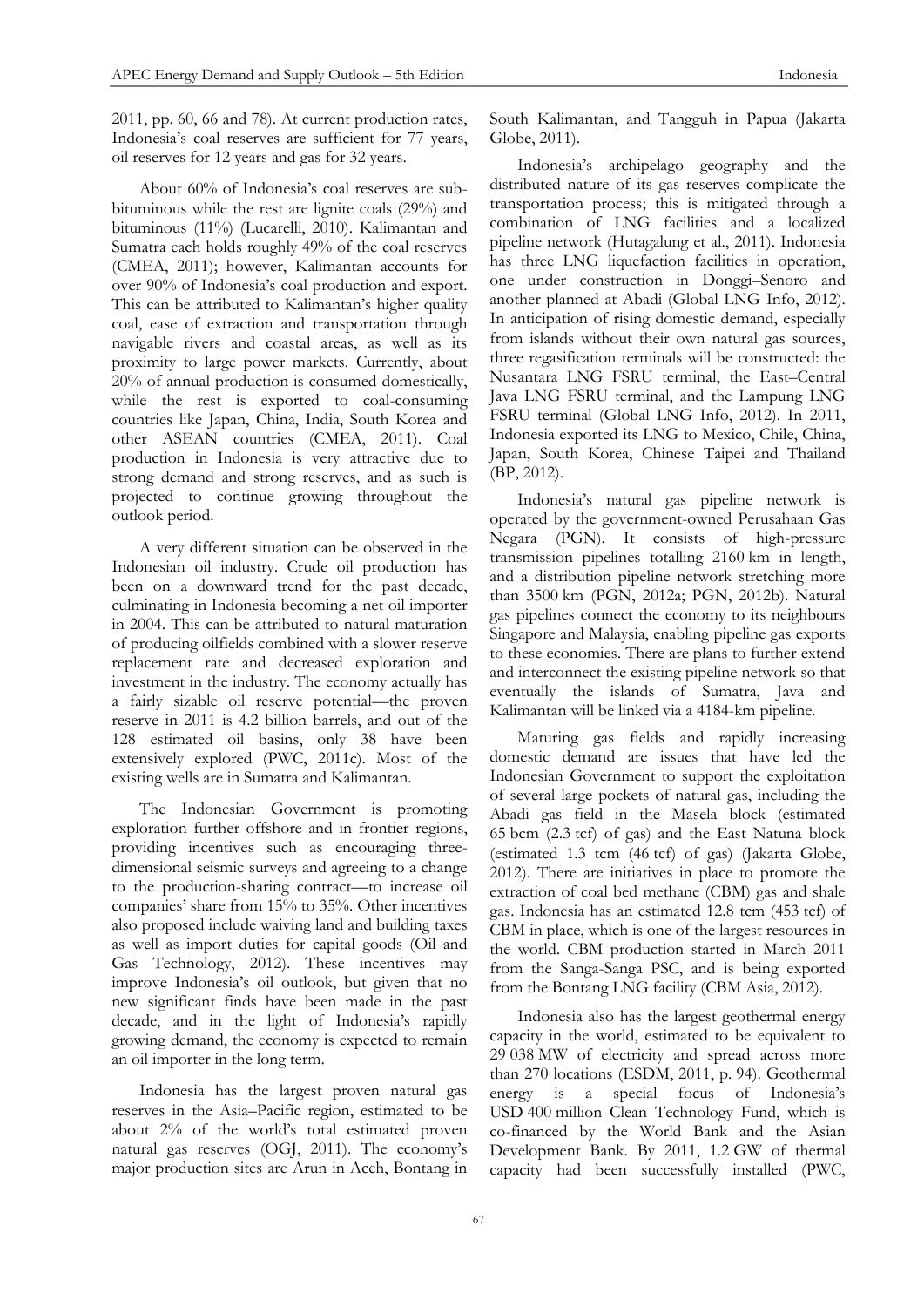Indonesia's power sector recently began to make meaningful investment after a decade of delay due to the extended impact of the 1997 Asian financial crisis. The initial priorities are to end severe power deficiencies in all the regions, and to improve electricity access from the current electrification ratio of 67% in 2010 to 99% by 2020. With these priorities in place, the Indonesian Government has mandated the government-owned electric company Perusahaan Listrik Negara (PLN) to implement fast-track programs to accelerate development of generating facilities.

Phase I of the 10 000 MW Accelerated Power Program was launched in 2006. PLN was required to build 9551 MW of new coal-based generation capacity by the end of 2009. Due to several reasons, the Indonesian Government delayed the final completion date for Phase I of the 10 000 MW Accelerated Power Program to 2014 (ESDM, 2012a). By the end of November 2012, 4520 MW of power generation capacity had been successfully completed and begun operation.

In 2010, the government mandated PLN to implement Phase II of the program. In this second phase, it is intended that PLN add 11 144 MW of capacity, based on 68% coal, 19% geothermal, 10% combined cycle gas, and 3% hydropower (ESDM, 2010). The two-phase accelerated power development program is expected to rapidly increase generating capacity, encourage renewable energy utilization, and at the same time eliminate oil-based power plants, except in regions where there are no other competitive alternative energy sources.

The composition of the generation capacity mix for the Phase II of the 10 000 MW Accelerated Power Program is updated as and when required to better ensure sustainability and energy security. In 2012, the Ministry of Energy and Mineral Resources (MEMR) has announced the 10 000 MW Phase II will add 10 047 MW capacity, of which 49% will be developed from geothermal, 30% from coal, 17% from hydropower, 3% from gas, and 1% from gassified coal (ESDM, 2012a).

Currently, Indonesia's power network consists of a central system connecting the islands of Java, Bali and Madura, as well as several isolated and partially interconnected systems on other islands. Plans are already in place to connect the partially integrated

power systems and isolated grids within the growing demand regions of Sumatra, Sulawesi, and Kalimantan. In 2012, PLN has begun initial construction for two transmission lines that will connect the Indonesia and Malaysia power grids. The first transmission line would be 122 km long, with a capacity of 275 kV, and will connect West Kalimantan to Sarawak in Borneo Island; it is expected to be completed by 2014. The second transmission line will be a 250-kV high voltage direct current (HVDC) subsea cable linking Sumatra to Peninsular Malaysia and is expected to begin operation in 2017 (Jakarta Post, 2012b).

# **ENERGY POLICIES**

Indonesia's current National Energy Policy (KEN for its acronym in Indonesian) was formulated under the Presidential Decree No. 5 of 2006. At the core of the KEN are several policies setting out five key objectives: diversification, rational energy pricing, energy conservation, energy sector reform, and rural electrification. KEN sets economy-wide targets for the optimal energy mix in 2025, with the aim of reducing oil's share while increasing the coal and renewable energy shares. KEN also established an economy-wide target to reduce the energy elasticity target to less than 1—in this case, energy elasticity is defined as the rate of change of total primary energy over rate of change of GDP.

The National Energy Council (DEN for its acronym in Indonesian) has been mandated to formulate and monitor the implementation of the KEN as well as to lead responses to energy crises and emergency situations. The immediate responsibility for regulating Indonesia's energy sector lies with the Ministry for Energy and Mineral Resources (MEMR) and its sub-agencies.

Indonesia's oil and gas industry is currently undergoing regulatory changes. The industry was reformed in 2001 under the Oil and Gas Law (Law No. 21/2001). BP Migas and BPH Migas were created as regulatory bodies for upstream and downstream activities, respectively. Exploration and production activities were conducted based on a fiscal contractual system that relies mainly on production sharing contracts (PSC) between government and private investors, which may include foreign and domestic companies, as well as the government-owned Pertamina.

However, on 13 November 2012, the Constitutional Court declared the existence of BP Migas was in conflict with the Constitution of 1945 and ordered the dissolution of BP Migas. As at the time of writing, the government is drafting a new Oil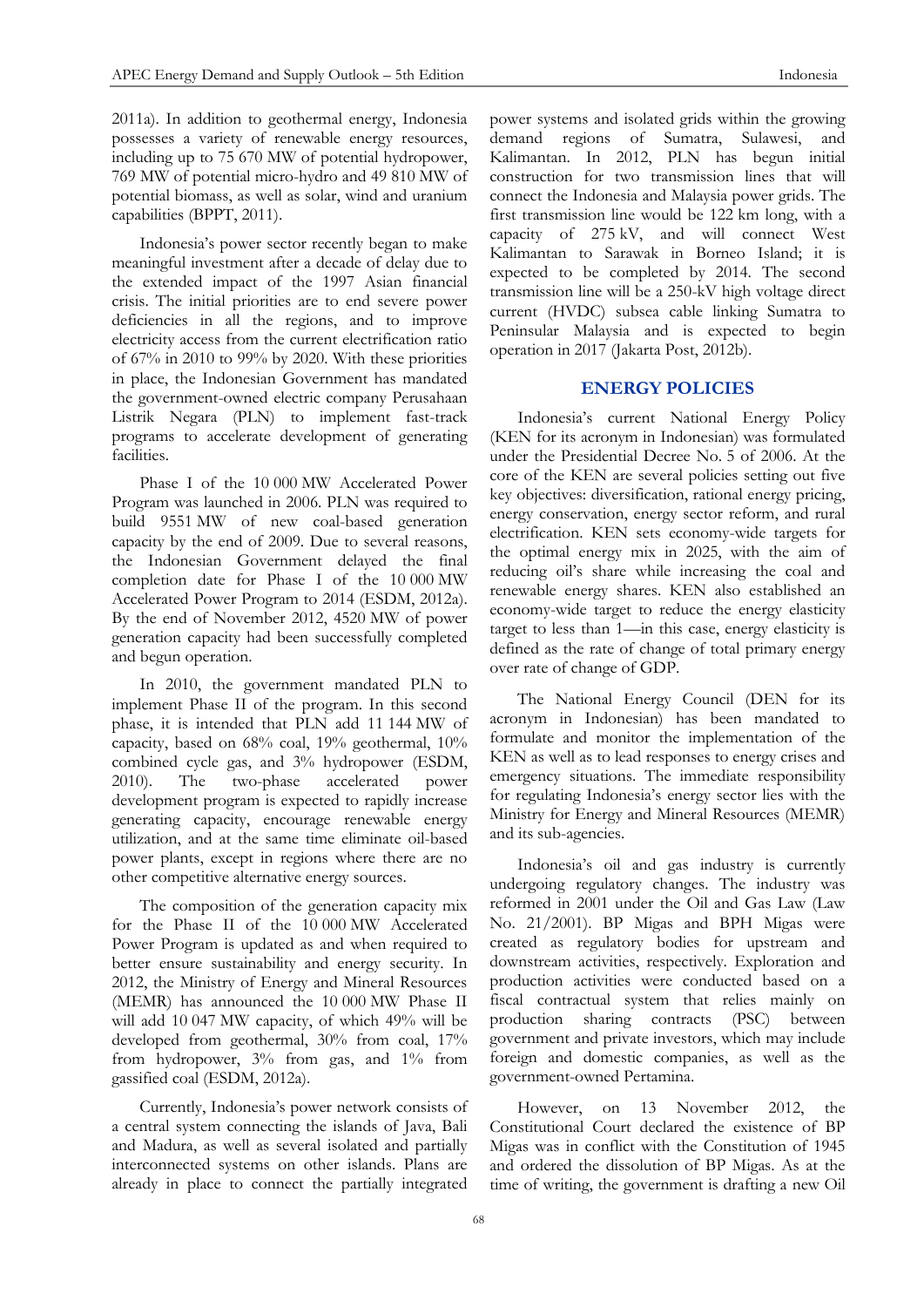and Gas Law that will determine the new industry structure. Until this law can be enacted, an Interim Working Unit for Upstream Oil and Gas Business Activities (SKSPMIGAS) has been established under MEMR to undertake all of BP Migas roles and responsibilities (ESDM, 2012b). SKSPMIGAS was later renamed to Working Unit for Upstream Oil and Gas Business Activities (SKKMIGAS) (EDSM, 2013).

The Indonesian mining sector is governed by the Constitution of 1945, which stipulates that Indonesia's natural resources are to be controlled by the government and must be used for the maximum benefit of the Indonesian people. Therefore, under the Law on Mineral and Coal Mining (Law No. 4/2009), the government holds the title to mining deposits and grants licenses for exploration and sale. The Mining Business Licenses are open to both Indonesian citizens and foreign investors who own Indonesian companies. To protect Indonesian interests, all license holders are required to pay production royalties to the government and to carry out coal processing and refining within Indonesia. License holders are also obligated to sell a percentage of coal production to the domestic market, which mostly consists of the power generation sector. This Domestic Market Obligation (DMO) percentage is determined annually by the MEMR, based on forecast domestic requirements. In 2010 the DMO percentage was set to 24.75%; in 2011 it was 24.17% (PWC, 2011b).

The industry was partially deregulated in 1985 when limited private participation in electricity generation was permitted in the form of Independent Power Producers (IPP). Electricity transmission and distribution remained a monopoly under the government-owned utility PLN, and IPPs were obliged to sell generated electricity exclusively to PLN. The new Electricity Law (Law No. 30/2009) enacted in September 2009, fully deregulated the power market by allowing IPPs to generate and sell electricity to end users. However, until 2011, PLN remained the sole owner of transmission and distribution assets and controlled over 80% of generation assets. The same law mandated central and regional government to regulate the electricity industry within their respective jurisdictions. This is done through these electricity regulatory authorities: the Directorate General of Electricity (DGE) and the Directorate General of New Energy, Renewable Energy and Energy Conservation (DGNREEC) under MEMR.

While subsidies on fuels for power generation and industry, and high-octane gasoline for transport, have been removed, substantial subsidies remain for lower-octane gasoline and diesel oil for transport,

kerosene and a certain class of electricity use in households. In 2011, it was estimated that the Indonesian Government spent a total of IDR 137 trillion (USD 14.8 billion) on energy subsidies, including fuel and electricity subsidies (IISD, 2011). The Indonesian Government is making progress towards fuel subsidy reforms; this includes significantly reducing kerosene subsidies through the kerosene-to-LPG program introduced in 2007.

In May 2012, the Indonesian President announced five policies under the National Saving Program that restricts access to subsidized fuel and introduces new energy diversification and conservation measures (Republika Online, 2012). The policies are:

- 1. Subsidized fuel consumption will be monitored through automated data collection at every fuelling station.
- 2. Government vehicles will be prohibited from using subsidized fuel.
- 3. Vehicles owned by plantation and mining owners will also be banned from using subsidized fuel.
- 4. Natural gas will be introduced as an alternative fuel in the transportation sector; as a start 33 natural-gas fuelling stations will be constructed and 15 000 converter kits will be distributed to launch the program.
- 5. Water and electricity savings measures will be implemented at the central and district offices (BUMN and BUMD for the acronyms in Indonesian) as well as in street lighting.

A more comprehensive strategy is being formed to gradually phase out all fossil fuel subsidies while minimizing the social impact of that change (IISD, 2012).

The Indonesian Government is also looking at further reducing the effect of fuel subsidies by developing alternative fuels for transportation. To drive this initiative, Ministerial Regulation No. 32/2008 was enacted regarding the Supply, Use and Commerce of Bio-fuels as Other Fuel. This makes biofuel consumption mandatory from 2009 (APERC, 2011). So far, the initiative has been quite successful; as of 2010, there are several biofuel producers in the economy, capable of producing 4 506 629 kilolitres of biodiesel and 286 686 kilolitres bioethanol annually (DGNREEC, 2012).

In 2009, during the G20 Finance Ministers and Central Bank Governors Summit at Pittsburgh and the COP15 forum in Copenhagen, Indonesian President Yudhoyono pledged to voluntarily and unilaterally cut carbon emissions by 26% relative to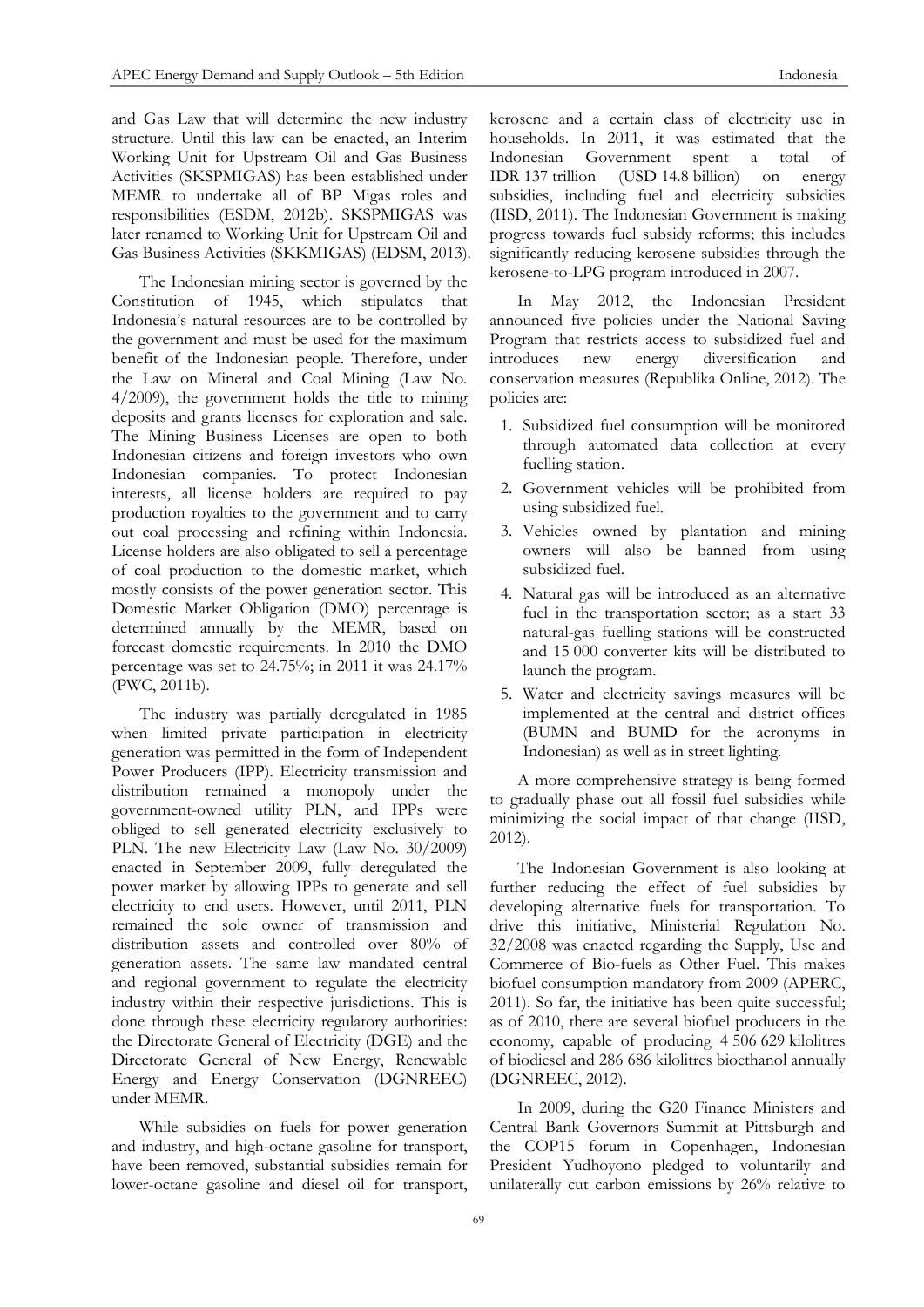business-as-usual levels by 2020. Further emissions reductions of 41% are expected with international support (MOE, 2010). In line with this pledge, Indonesia's DEN is currently drafting a revised National Energy Policy (KEN). Early drafts propose that Indonesia will no longer build oil-fired power plants (ESDM, 2012c) and the renewable energy share of total primary energy consumption will be increased to around 25% by 2025, compared to the original target of 10% (Balia, 2011). The new policy also sees a paradigm shift to demand-side management with more emphasis on energy conservation to improve energy utilization. Through energy conservation measures, the DGNREEC expects to achieve a 17% reduction in final energy consumption by 2025, compared to consumption in 2009 (DGNREEC, 2012).

# **BUSINESS-AS-USUAL OUTLOOK**

## **FINAL ENERGY DEMAND**

Indonesia's final energy demand under businessas-usual (BAU) assumptions is projected to increase at an average annual rate of 3% over the outlook period to reach 305 Mtoe in 2035 (International transport sector was excluded from this total). Demand is expected to increase across all sectors and all fuel types, with the exception of new renewable energy (NRE).

#### **Figure INA2: BAU Final Energy Demand**



Source: APERC Analysis (2012)

Historical Data: *World Energy Statistics 2011* © OECD/IEA 2011

Final energy intensity is expected to halve by 2035 compared to the final energy intensity in 2005. This is a positive indicator of the improving economic performance and better management of energy utilization in Indonesia.

#### **Figure INA3: BAU Final Energy Intensity**



Source: APERC Analysis (2012)

#### Industry

Based on current trends for capacity and productivity expansion in Indonesia, industrial energy demand in the economy is projected to experience strong growth, almost tripling from 43.3 Mtoe in 2009 to over 110 Mtoe in 2035. Each type of fuel experiences similar rates of growth from 2010 to 2035 (of about 3–5%), with the exception of NRE, which will decline from 6.5 Mtoe in 2009 to 3.8 Mtoe in 2035. This indicates that as Indonesia's industrial sector becomes more sophisticated, biomass will be replaced by other commercial fuel like electricity and natural gas. Industrial energy intensity is projected to reduce by 36% from 2005 to 2035.

#### Transport

Road vehicle ownership in Indonesia is far from saturation level, and given the economy's accelerating economic development, growth in vehicle ownership is expected to be very rapid. This will translate to a corresponding increase in energy demand in the transport sector. The same increasing energy demand growth can be expected in other types of transportation. In total, rail, road, aviation and waterbased transportation will require about 71 Mtoe of energy by 2035, compared to 32 Mtoe in 2009. In 2009, virtually all of this demand was for oil, but with the introduction of alternative fuels and vehicles in the economy, demand for other fuels will gradually increase throughout the outlook period. By 2035, demand for other types of fuel will account for about 4% of the total demand. The gradual shift to more efficient fuel and transportation modes will contribute towards the expected 40% improvement in transportation energy intensity from 2010 to 2035.

#### **Other**

The 'other' sector (combining the agricultural, commercial and residential sub-sectors) is expected to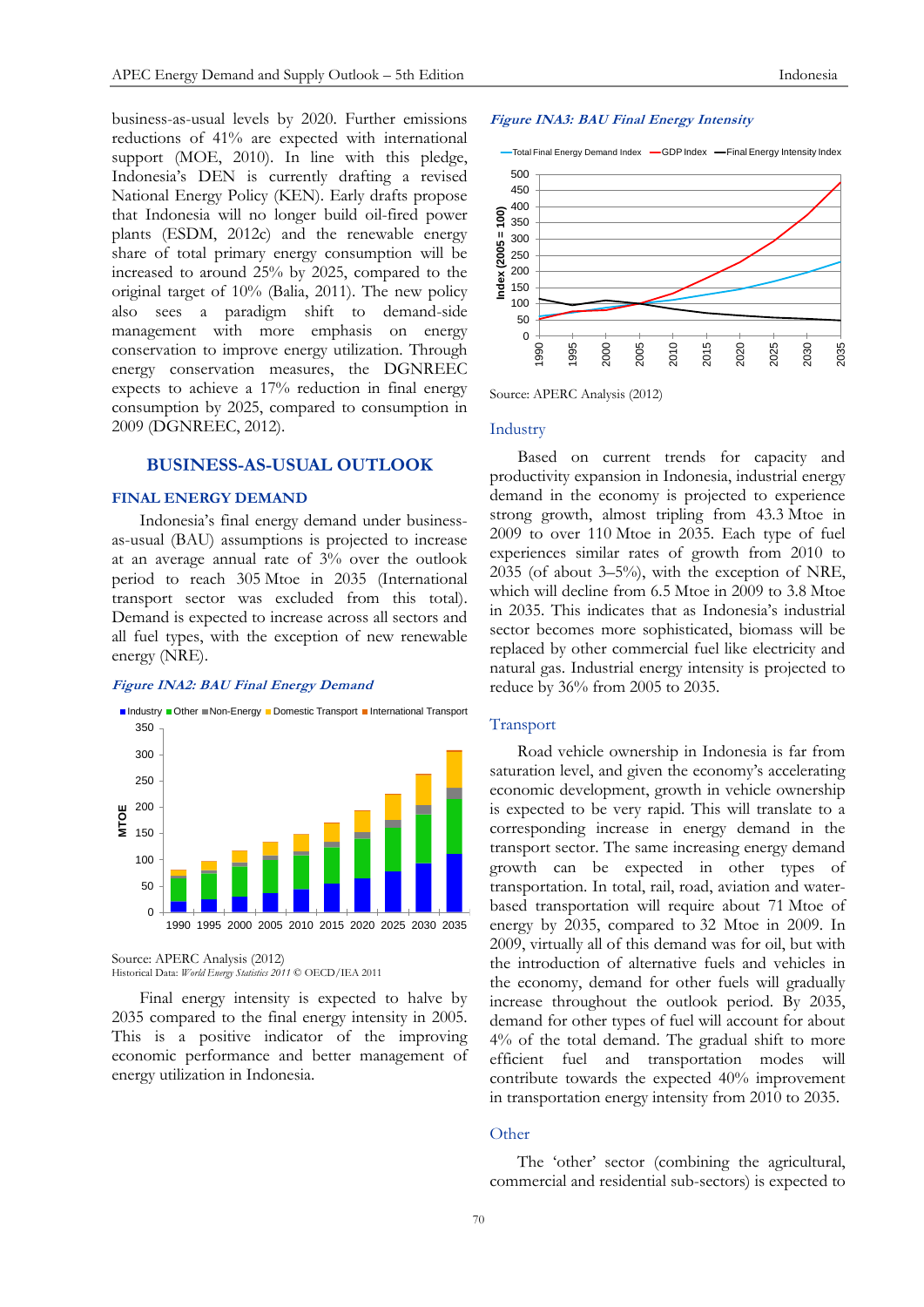**Figure INA5: BAU Energy Production and Net Imports**

experience strong growth in the 25 years from 2010 to 2035, given Indonesia's rapidly increasing economic and population growth. Each year should see an average growth of about 2% in the 'other' final energy demand, rising from 63.7 Mtoe in 2009 to 104 Mtoe by 2035.

The demand will be primarily for NRE in the form of biomass, and for electricity and oil. This projection assumes that PLN is able to realize its target of improving the electrification ratio from 67.2% in 2010 to 99% in 2020. As a result, growth in electricity demand is expected to be the most rapid, at an annual average of 6%, as access to electricity will be complemented by increasing use of electrical appliances in both the commercial and residential sectors.

Energy intensity in the 'other' sector will improve significantly during the outlook period, achieving a 65% reduction from the 2005 to 2035. This can be attributed to the various energy efficiency and conservation measures currently in place in Indonesia. This includes the formation of government-owned service companies (ESCO); publication of energy benchmark and best practice guides for energy use in commercial buildings; updating of energy standards and labelling system for electrical appliances; subsidization of an energyefficient lighting program in the residential sector; and promotion of research and development in energy efficiency and conservation.

# **PRIMARY ENERGY SUPPLY**

Indonesia's primary energy supply is expected to more than double during the outlook period, reaching 429 Mtoe in 2035. In 2035, the fuel mix will mostly be distributed among four fuels—oil (31%), coal (26%), natural gas (22%) and NRE (20%).





Source: APERC Analysis (2012) Historical Data: *World Energy Statistics 2011* © OECD/IEA 2011



Source: APERC Analysis (2012) Historical Data: *World Energy Statistics 2011* © OECD/IEA 2011

Indonesia will continue to produce coal, oil and gas; however, by the latter half of the outlook period, oil and gas production will begin to dwindle. Indonesia became a net oil importer in 2004, and unless new, viable natural gas resources can be developed, Indonesia will begin to import natural gas after 2020. On the other hand, given its substantial coal reserves and established coal industry, Indonesia will remain a major coal exporter throughout the 2010–2035 period.

## **ELECTRICITY**

Indonesia's electrification ratio and per capita electricity consumption were pretty low in 2010 at 67.2% of total households and 620 kWh per capita respectively (DGE, 2011, p. viii). There is much room for growth, and considering that annual electricity consumption growth has been high at 6– 7%, it is not surprising Indonesian authorities have embarked on the two-phase 10 000 MW Accelerated Power Program to meet this anticipated surge in electricity demand.

This huge influx of capacity rapidly shrinks oil's share in power generation from 24% in 2010 to 1% by 2035. Coal and gas are the preferred investment choices for thermal power plants, especially coal since Indonesia has vast but under-utilized coal deposits. This will lead to coal dominating the generation mix from 2015 onwards.

In line with Indonesian government programs, it is projected that NRE (in the form of solar, wind, geothermal and biomass) will contribute an increasing share to the generation mix over the outlook period, reaching 7% by 2035. Most of this contribution will be from geothermal power plants, in which Indonesia has significant potential (estimated about 29 GW).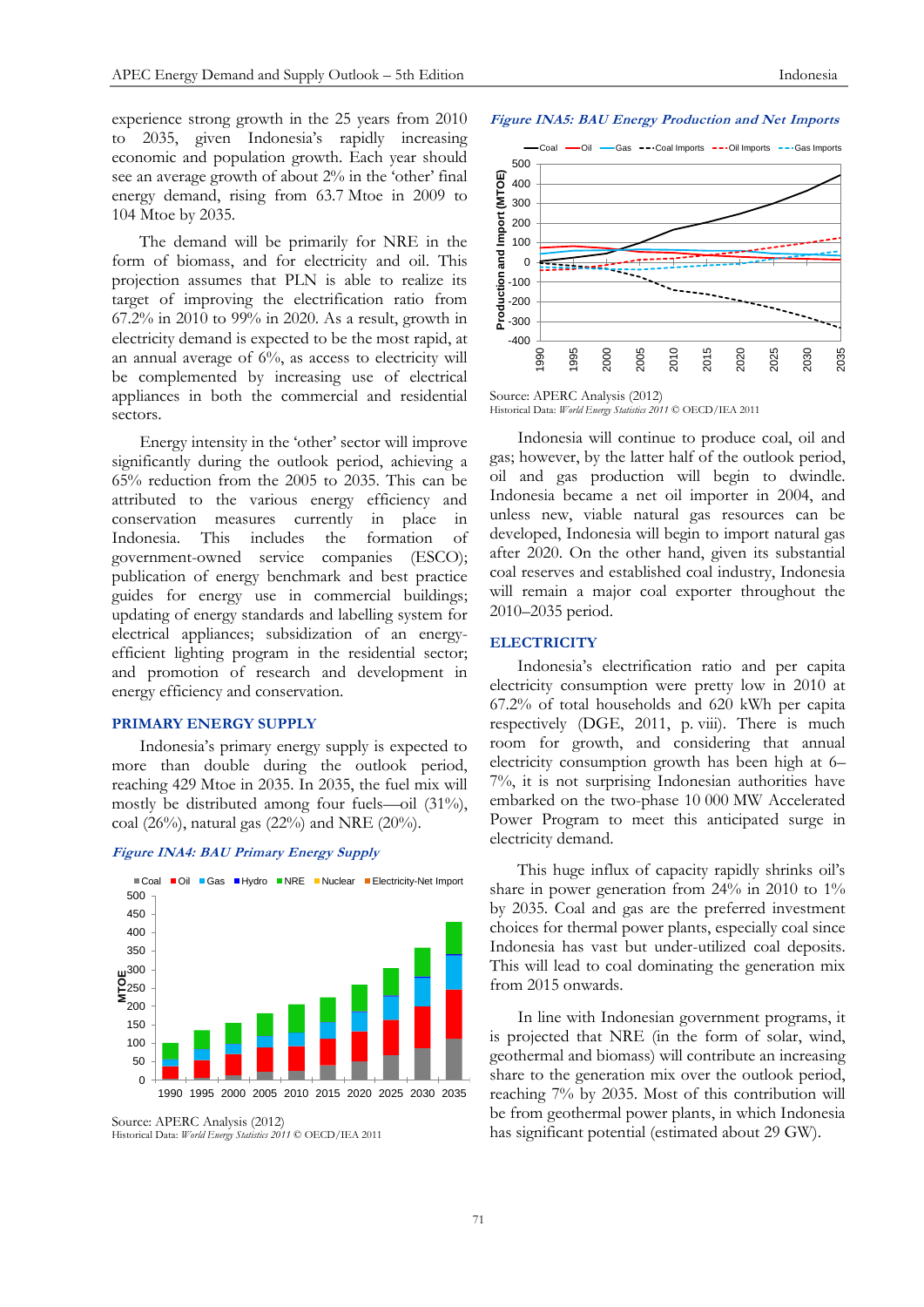



# **CO<sup>2</sup> EMISSIONS**

Over the outlook period, Indonesia's  $CO<sub>2</sub>$ emissions from combustion of fossil fuels is projected to reach 1031 million tonnes of  $CO<sub>2</sub>$  in 2035, which is a 175% increase from 2010 emission levels. Fossil-fuel-based electricity generation is expected to be the main source of  $CO<sub>2</sub>$  emissions, followed by the industrial and domestic transport sectors.

## **Figure INA7: BAU CO<sup>2</sup> Emissions by Sector**



Source: APERC Analysis (2012)

## **Table INA1: Analysis of Reasons for Change in BAU CO2 Emissions from Fuel Combustion**

|                                               | (Average Annual Percent Change) |          |          |          |          |
|-----------------------------------------------|---------------------------------|----------|----------|----------|----------|
|                                               | $1990-$                         | $2005 -$ | $2005 -$ | $2005 -$ | $2010 -$ |
|                                               | 2005                            | 2010     | 2030     | 2035     | 2035     |
| Change in CO <sub>2</sub> Intensity of Energy | 1.5%                            | $-0.1%$  | 1.0%     | 0.9%     | 1.1%     |
| Change in Energy Intensity of GDP             | $-0.5%$                         | $-3.0%$  | $-2.5%$  | $-2.3%$  | $-2.1%$  |
| Change in GDP                                 | 4.4%                            | 5.7%     | 5.4%     | 5.3%     | 5.2%     |
| <b>Total Change</b>                           | 5.5%                            | 2.4%     | 3.8%     | 3.8%     | 4.1%     |

Source: APERC Analysis (2012)

The decomposition analysis illustrated in Table INA1 shows that Indonesia's  $CO<sub>2</sub>$  emissions are affected most by economic growth, and to a lesser degree by the change in  $CO<sub>2</sub>$  intensity of energy (as a result of fuel switching, especially to coal). The total increase in  $CO<sub>2</sub>$  emissions will be moderated by the

reduction in energy intensity of GDP (due to increased energy efficiency). The latter indicates overall better economic efficiency in terms of energy use.

#### **CHALLENGES AND IMPLICATIONS OF BAU**

Under BAU assumptions, Indonesia will continue to experience strong economic growth, which will lead to rapidly increasing domestic energy requirements. Indonesia has ample indigenous resources of coal and geothermal, and plans are underway to effectively harness these resources to meet growing demand. It is projected that under existing policies, Indonesia will likely reduce its final energy intensity by half from 2005 to 2035; however, the absolute amount of carbon emissions will almost triple during the same period. There remain significant opportunities for improving environmental sustainability, particularly in the power generation, industry and transport sectors.

# **ALTERNATIVE SCENARIOS**

To address the energy security, economic development, and environmental sustainability challenges posed by the business-as-usual (BAU) outcomes, three sets of alternative scenarios were developed for most APEC economies.

# **HIGH GAS SCENARIO**

To understand the impacts higher gas production might have on the energy sector, an alternative 'High Gas Scenario' was developed. The assumptions behind this scenario are discussed in more detail in Volume 1, Chapter 12. The scenario was built around estimates of gas production that might be available at BAU prices or below, if constraints on gas production and trade could be reduced.

The High Gas Scenario for Indonesia assumed the production increase shown in Figure INA8, which is 67% by 2035. Indonesia has ample natural gas resources, estimated to be the largest in the Asia– Pacific region, but limited technology and infrastructure for gas extraction and transport. For this High Gas Scenario, it was assumed that Indonesia was able to attract sufficient investment to overcome these challenges, which would spur construction of the necessary infrastructure and development of major gas projects such as the Natuna D-Alpha gas field. Note these estimates can be considered conservative as the potential for unconventional gas like shale gas and coal bed methane (CBM) was not included.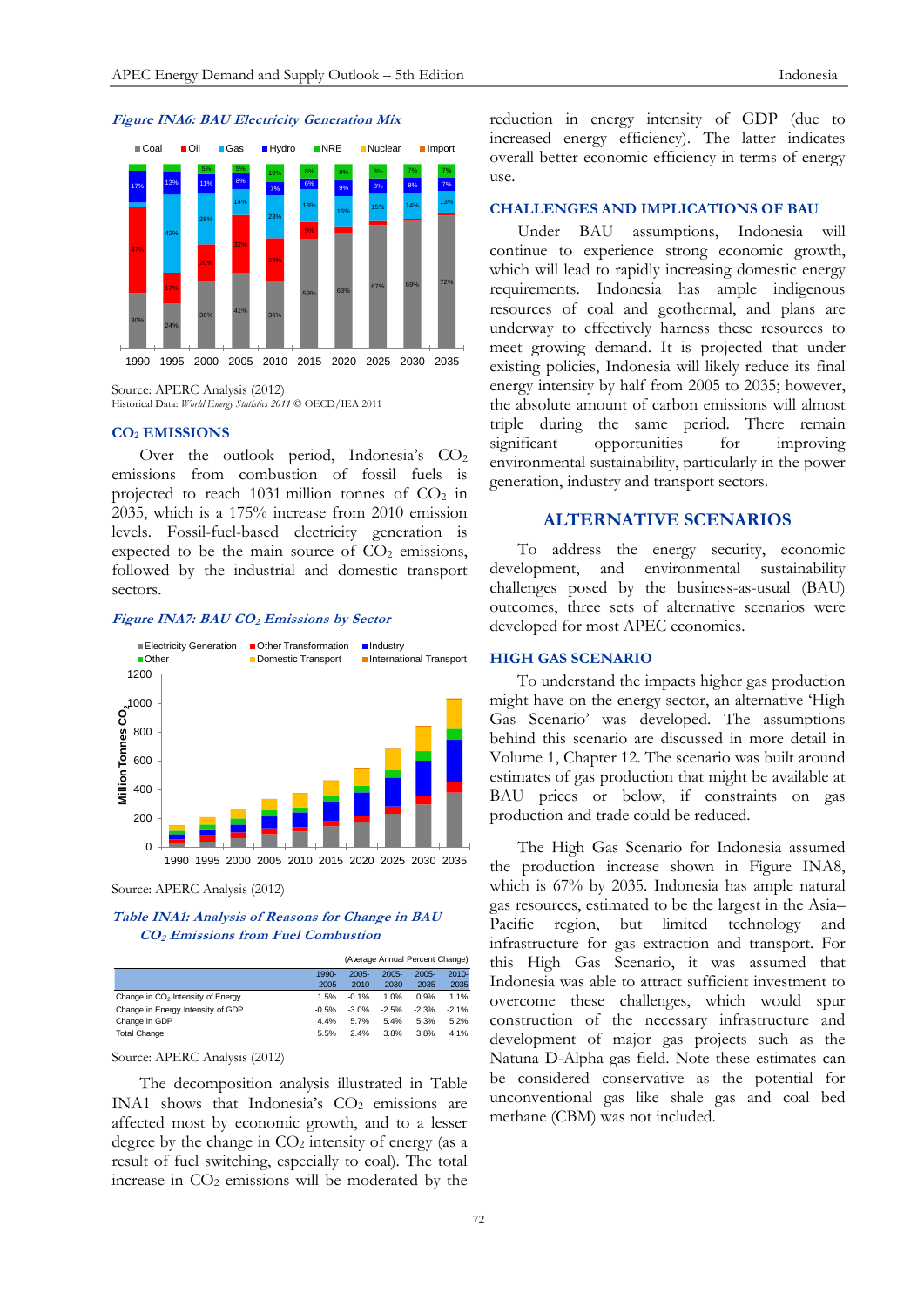#### **Figure INA8: High Gas Scenario – Gas Production**



Source: APERC Analysis (2012)

Additional gas consumption in each economy in the High Gas Scenario will depend not only on the economy's own additional gas production, but also on the gas market situation in the APEC region. For Indonesia, the economy would likely export most of the additional gas produced as LNG to maximise economic benefits, while the remainder will replace coal to reduce local air pollution and  $CO<sub>2</sub>$  emissions.

Additional gas in the High Gas Scenario was assumed to replace coal in electricity generation. Figure INA9 shows the High Gas Scenario electricity generation mix. This graph may be compared with the BAU scenario shown in Figure INA6. It can be seen that the gas share has increased by 9% by 2035, while the coal share has declined by the same amount.

# **Figure INA9: High Gas Scenario – Electricity Generation Mix**



Source: APERC Analysis (2012) Historical Data: *World Energy Statistics 2011* © OECD/IEA 2011

Since gas has roughly half the  $CO<sub>2</sub>$  emissions than coal per unit of electricity generated, this reduces CO<sub>2</sub> emissions in electricity generation by 3.8% in 2035. Figure INA10 shows this CO<sup>2</sup> emission reduction.

# **Figure INA10: High Gas Scenario –CO<sup>2</sup> Emissions from Electricity Generation**



## **ALTERNATIVE URBAN DEVELOPMENT SCENARIOS**

To understand the impacts of future urban development on the energy sector, three alternative urban development scenarios were developed: 'High Sprawl', 'Constant Density', and 'Fixed Urban Land'. The assumptions behind these scenarios are discussed in Volume 1, Chapter 5.

Figure INA11 shows the change in vehicle ownership under BAU and the three alternative urban development scenarios. The impact of urban planning on vehicle ownership is relatively small. Since vehicle ownership is well below saturation level, vehicle purchasing will continue to grow almost regardless of urban planning. By 2035, vehicle ownership is about 6% higher in the High Sprawl scenario compared to the BAU, and about 10% lower in the Fixed Urban Land scenario.

# **Figure INA11: Urban Development Scenarios – Vehicle Ownership**





Figure INA12 shows the change in light vehicle oil consumption under BAU and the three alternative urban development scenarios. Better urban planning has a more pronounced impact on light vehicle oil consumption than on vehicle ownership because compact cities reduce both the need for vehicles and the distances they must travel. Light vehicle oil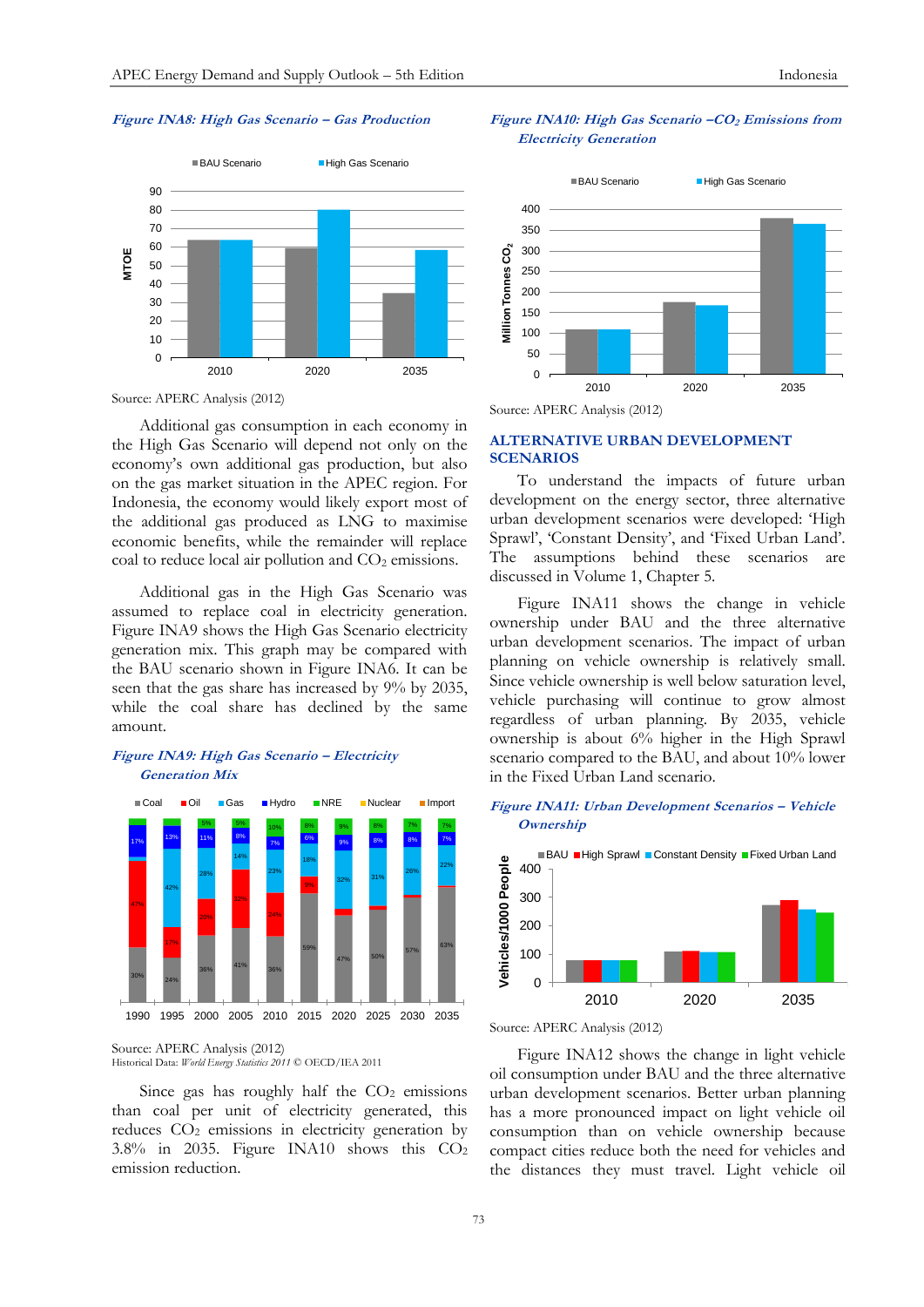consumption would be 13% higher in the High Sprawl scenario compared to BAU in 2035, and about 20% lower in the Fixed Urban Land scenario.

## **Figure INA12: Urban Development Scenarios – Light Vehicle Oil Consumption**



Source: APERC Analysis (2012)

Figure INA13 shows the change in light vehicle CO<sup>2</sup> emissions under BAU and the three alternative urban development scenarios. The impact of urban planning on  $CO<sub>2</sub>$  emissions is similar to the impact of urban planning on energy use, since there is no significant change in the mix of fuels used under any of these scenarios.

# **Figure INA13: Urban Development Scenarios – Light Vehicle Tank-to-Wheel CO2 Emissions**



Source: APERC Analysis (2012)

# **VIRTUAL CLEAN CAR RACE**

To understand the impacts of vehicle technology on the energy sector, four alternative vehicle scenarios were developed: 'Hyper Car Transition' (ultra-light conventionally-powered vehicles), 'Electric Vehicle Transition', 'Hydrogen Vehicle Transition', and 'Natural Gas Vehicle Transition'. The assumptions behind these scenarios are discussed in Volume 1, Chapter 5.

Figure INA14 shows the evolution of the vehicle fleet under BAU and the four Virtual Clean Car Race scenarios. By 2035, the share of the alternative vehicles in the fleet reaches around 55% compared to about 6% under BAU. The share of conventional vehicles in the fleet is therefore only about 45%, compared to about 94% in the BAU scenario.





Source: APERC Analysis (2012)

Figure INA15 shows the change in light vehicle oil consumption under BAU and the four alternative vehicle scenarios. Oil consumption drops by 36% in the Electric Vehicle Transition, Hydrogen Vehicle Transition, and Natural Gas Vehicle Transition scenarios compared to BAU in 2035. The drop is large as these alternative vehicles use no oil. Oil demand in the Hyper Car Transition scenario is also significantly reduced compared to BAU—down 23% by 2035—even though these highly efficient vehicles still use oil.

## **Figure INA15: Virtual Clean Car Race – Light Vehicle Oil Consumption**



Source: APERC Analysis (2012)

Figure INA16 shows the change in light vehicle CO<sup>2</sup> emissions under BAU and the four alternative vehicle scenarios. To allow for consistent comparisons, in the Electric Vehicle Transition and Hydrogen Vehicle Transition scenarios the change in  $CO<sub>2</sub>$  emissions is defined as the change in emissions from electricity and hydrogen generation. The impact of each scenario on emission levels may differ significantly from its impact on oil consumption, since each alternative vehicle type uses a different fuel with a different level of emissions per unit of energy.

In Indonesia, the Hyper Car Transition scenario is the winner in terms of  $CO<sub>2</sub>$  emissions reduction, with an emission reduction of 23% compared to BAU in 2035. The Electric Vehicle Transition, Natural Gas Vehicle Transition and Hydrogen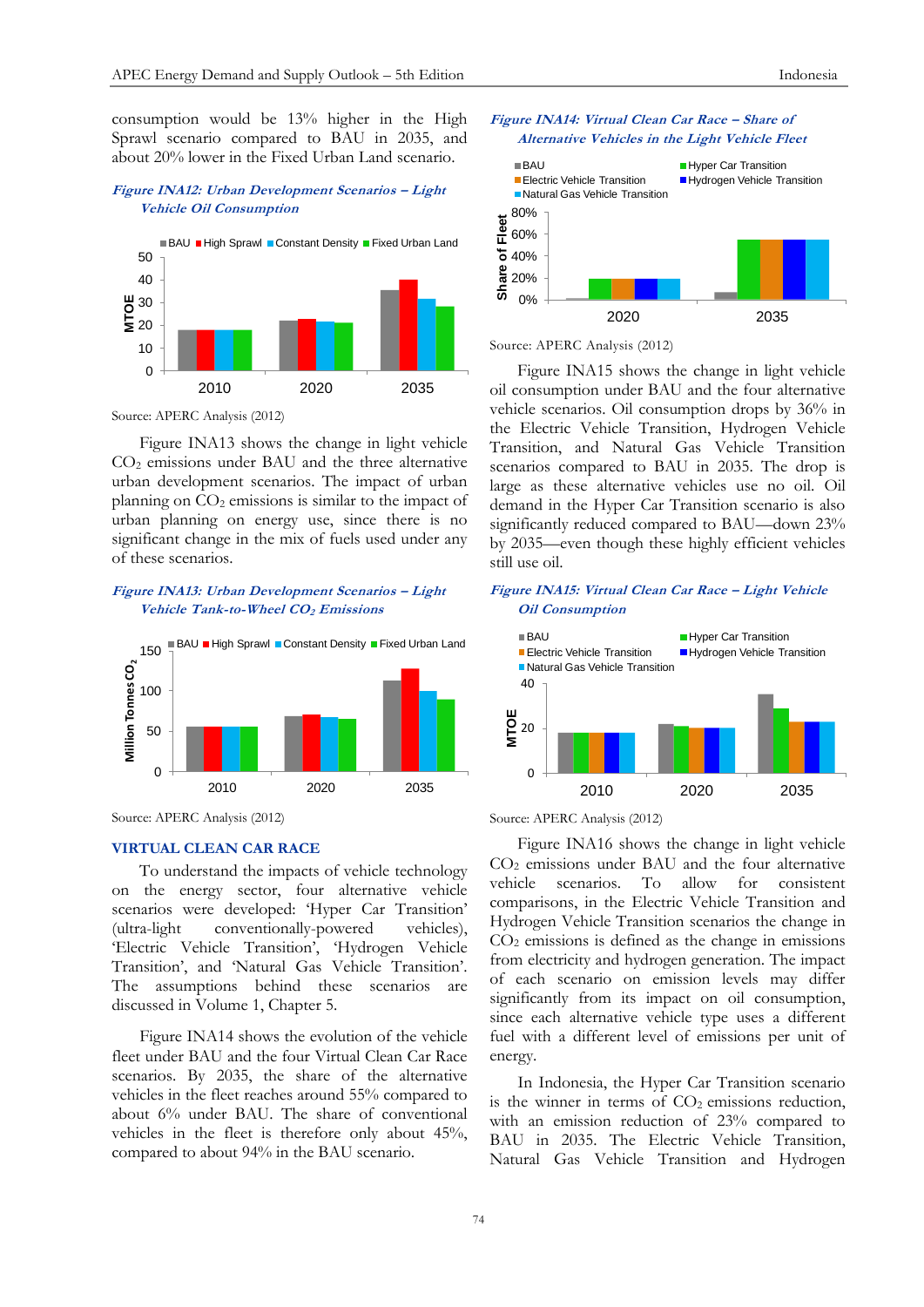Vehicle Transition scenarios offer lower emission reductions (13%, 6% and 3% respectively).

Hyper cars rely on their ultra-light carbon fibre bodies and other energy-saving features to reduce oil consumption. In the other alternative vehicles oil combustion is replaced by other fuels: electricity for electric vehicles, hydrogen for hydrogen vehicles and gas in natural gas vehicles. The additional demand for electricity and hydrogen generation would produce more CO<sup>2</sup> emissions and this offsets some of the benefits gained from oil replacement.

# **Figure INA16: Virtual Clean Car Race – Light Vehicle CO2 Emissions**



Source: APERC Analysis (2012)

# **REFERENCES**

- APERC (Asia Pacific Energy Research Centre) (2011), *APEC Energy Overview 2011 – Indonesia*, [www.ieej.or.jp/aperc](http://www.ieej.or.jp/aperc)
- Balia, Dr M. Lobo (2011), *Indonesia's National Energy Security Policy*, Presentation for KEEI–ACE Joint Research Workshop 2012, 2 May, [http://energy](http://energy-indonesia.com/03dge/Indonesia)[indonesia.com/03dge/Indonesia's%20National%](http://energy-indonesia.com/03dge/Indonesia) [20Energy%20Security%20Policy.pdf](http://energy-indonesia.com/03dge/Indonesia)
- BAPPENAS (Ministry of National Development Planning) (2010), *Report on the Achievement of the Millennium Development Goals Indonesia 2010*, [www.undp.or.id/pubs/docs/MDG 2010 Report](http://www.undp.or.id/pubs/docs/MDG%202010%20Report%20Final%20Full%20LR.pdf)  [Final Full LR.pdf](http://www.undp.or.id/pubs/docs/MDG%202010%20Report%20Final%20Full%20LR.pdf)
- BP (2012), *BP Statistical Review of World Energy June 2012*, [www.bp.com/statisticalreview](http://www.bp.com/statisticalreview)
- BPPT (The Agency for the Assessment and Application Technology) (2011), *Outlook Energi Indonesia 2011: Energi Masa Depan di Sektor Transportasi dan Ketenagalistrikan,*  [http://perpustakaan.bappenas.go.id/lontar/opac](http://perpustakaan.bappenas.go.id/lontar/opac/themes/bappenas4/templateDetail.jsp?id=112479&lokasi=lokal) [/themes/bappenas4/templateDetail.jsp?id=1124](http://perpustakaan.bappenas.go.id/lontar/opac/themes/bappenas4/templateDetail.jsp?id=112479&lokasi=lokal) [79&lokasi=lokal](http://perpustakaan.bappenas.go.id/lontar/opac/themes/bappenas4/templateDetail.jsp?id=112479&lokasi=lokal)
- BPS (Statistics Indonesia) (2012), *Transportation Statistics,*  [http://dds.bps.go.id/eng/aboutus.php?id\\_subye](http://dds.bps.go.id/eng/aboutus.php?id_subyek=17&tabel=1&fl=1) [k=17&tabel=1&fl=1](http://dds.bps.go.id/eng/aboutus.php?id_subyek=17&tabel=1&fl=1)
- CBM Asia (2012), 'CBM Asia Enters Indonesia Coalbed Methane Partnership With Continental Energy Corporation' press release, [www.cbmasia.ca/Press-Releases/96](http://www.cbmasia.ca/Press-Releases/96)
- CMEA (Coordinating Ministry for Economic Affairs) (2011), *Masterplan: Acceleration and Expansion of Indonesia Economic Development 2011–2015.*
- DGE (Directorate General of Electricity) (2011), *Statistics Book of Electricity and Energy Number 24- 2011*, [http://www.djlpe.esdm.go.id/modules/\\_website](http://www.djlpe.esdm.go.id/modules/_website/files/1049/File/Statistik%202010%20DITJEN%20LISTRIK.pdf) [/files/1049/File/Statistik%202010%20DITJEN](http://www.djlpe.esdm.go.id/modules/_website/files/1049/File/Statistik%202010%20DITJEN%20LISTRIK.pdf) [%20LISTRIK.pdf](http://www.djlpe.esdm.go.id/modules/_website/files/1049/File/Statistik%202010%20DITJEN%20LISTRIK.pdf)
- DGNREEC (Directorate General of New Renewable Energy and Energy Conservation) (2012), *Policy Initiatives*, Presentation for Eurocham Green Economy Seminar, 22 March, [http://energy](http://energy-indonesia.com/03dge/POLICY%20INITIATIVE%20Regarding%20Green%20Economy%20Concept_March22%20DJEBTKE%20EuroCham%20JW%20Marriot%20r1.pdf)[indonesia.com/03dge/POLICY%20INITIATIV](http://energy-indonesia.com/03dge/POLICY%20INITIATIVE%20Regarding%20Green%20Economy%20Concept_March22%20DJEBTKE%20EuroCham%20JW%20Marriot%20r1.pdf) [E%20Regarding%20Green%20Economy%20Co](http://energy-indonesia.com/03dge/POLICY%20INITIATIVE%20Regarding%20Green%20Economy%20Concept_March22%20DJEBTKE%20EuroCham%20JW%20Marriot%20r1.pdf) [ncept\\_March22%20DJEBTKE%20EuroCham%](http://energy-indonesia.com/03dge/POLICY%20INITIATIVE%20Regarding%20Green%20Economy%20Concept_March22%20DJEBTKE%20EuroCham%20JW%20Marriot%20r1.pdf) [20JW%20Marriot%20r1.pdf](http://energy-indonesia.com/03dge/POLICY%20INITIATIVE%20Regarding%20Green%20Economy%20Concept_March22%20DJEBTKE%20EuroCham%20JW%20Marriot%20r1.pdf)
- ESDM (Ministry of Energy and Mineral Resources) (2010), *Joint Decision of Minister of Industry, Minister of Energy and Mineral Resources, Minister of Manpower and Transmigration, Home Affairs Minister, Minister for State-Owned Enterprises No 16 Year 2010,* in Indonesian,

[http://prokum.esdm.go.id/permen/2010/Perme](http://prokum.esdm.go.id/permen/2010/Permen%20ESDM%2016%202010%20SKB.pdf) [n%20ESDM%2016%202010%20SKB.pdf](http://prokum.esdm.go.id/permen/2010/Permen%20ESDM%2016%202010%20SKB.pdf)

- (2011), *Handbook of Energy and Economic Statistics of Indonesia 2011*, [http://prokum.esdm.go.id/Publikasi/Handbook](http://prokum.esdm.go.id/Publikasi/Handbook%20of%20Energy%20&%20Economic%20Statistics%20of%20Indonesia%20/Handbook%20of%20Energy%20&%20Economic%20Statistics%20ind%202011.pdf) [%20of%20Energy%20&%20Economic%20Stati](http://prokum.esdm.go.id/Publikasi/Handbook%20of%20Energy%20&%20Economic%20Statistics%20of%20Indonesia%20/Handbook%20of%20Energy%20&%20Economic%20Statistics%20ind%202011.pdf) [stics%20of%20Indonesia%20/Handbook%20of](http://prokum.esdm.go.id/Publikasi/Handbook%20of%20Energy%20&%20Economic%20Statistics%20of%20Indonesia%20/Handbook%20of%20Energy%20&%20Economic%20Statistics%20ind%202011.pdf) [%20Energy%20&%20Economic%20Statistics%](http://prokum.esdm.go.id/Publikasi/Handbook%20of%20Energy%20&%20Economic%20Statistics%20of%20Indonesia%20/Handbook%20of%20Energy%20&%20Economic%20Statistics%20ind%202011.pdf) [20ind%202011.pdf](http://prokum.esdm.go.id/Publikasi/Handbook%20of%20Energy%20&%20Economic%20Statistics%20of%20Indonesia%20/Handbook%20of%20Energy%20&%20Economic%20Statistics%20ind%202011.pdf)
- –– (2012a), *Decision of Minister of Energy and Mineral Resources No 1 Year 2012*, in Indonesian, [http://prokum.esdm.go.id/permen/2012/Perme](http://prokum.esdm.go.id/permen/2012/Permen%20ESDM%2001%202012.pdf) [n%20ESDM%2001%202012.pdf](http://prokum.esdm.go.id/permen/2012/Permen%20ESDM%2001%202012.pdf)
- –– (2012b), *Decision of Minister of Energy and Mineral Resources No 3135K/08/MEM/2012*, in Indonesian, [http://prokum.esdm.go.id/kepmen/2012/Kepm](http://prokum.esdm.go.id/kepmen/2012/Kepmen%20ESDM%203135%202012.pdf) [en%20ESDM%203135%202012.pdf](http://prokum.esdm.go.id/kepmen/2012/Kepmen%20ESDM%203135%202012.pdf)
- –– (2012c), 'Developers of New Generation Capacity Prohibited from Using Oil', in Indonesian, news archive, 18 May, [www.esdm.go.id/berita/listrik/39-listrik/5728](http://www.esdm.go.id/berita/listrik/39-listrik/5728-pembangkit-listrik-baru-dilarang-gunakan-bbm.html) [pembangkit-listrik-baru-dilarang-gunakan](http://www.esdm.go.id/berita/listrik/39-listrik/5728-pembangkit-listrik-baru-dilarang-gunakan-bbm.html)[bbm.html](http://www.esdm.go.id/berita/listrik/39-listrik/5728-pembangkit-listrik-baru-dilarang-gunakan-bbm.html)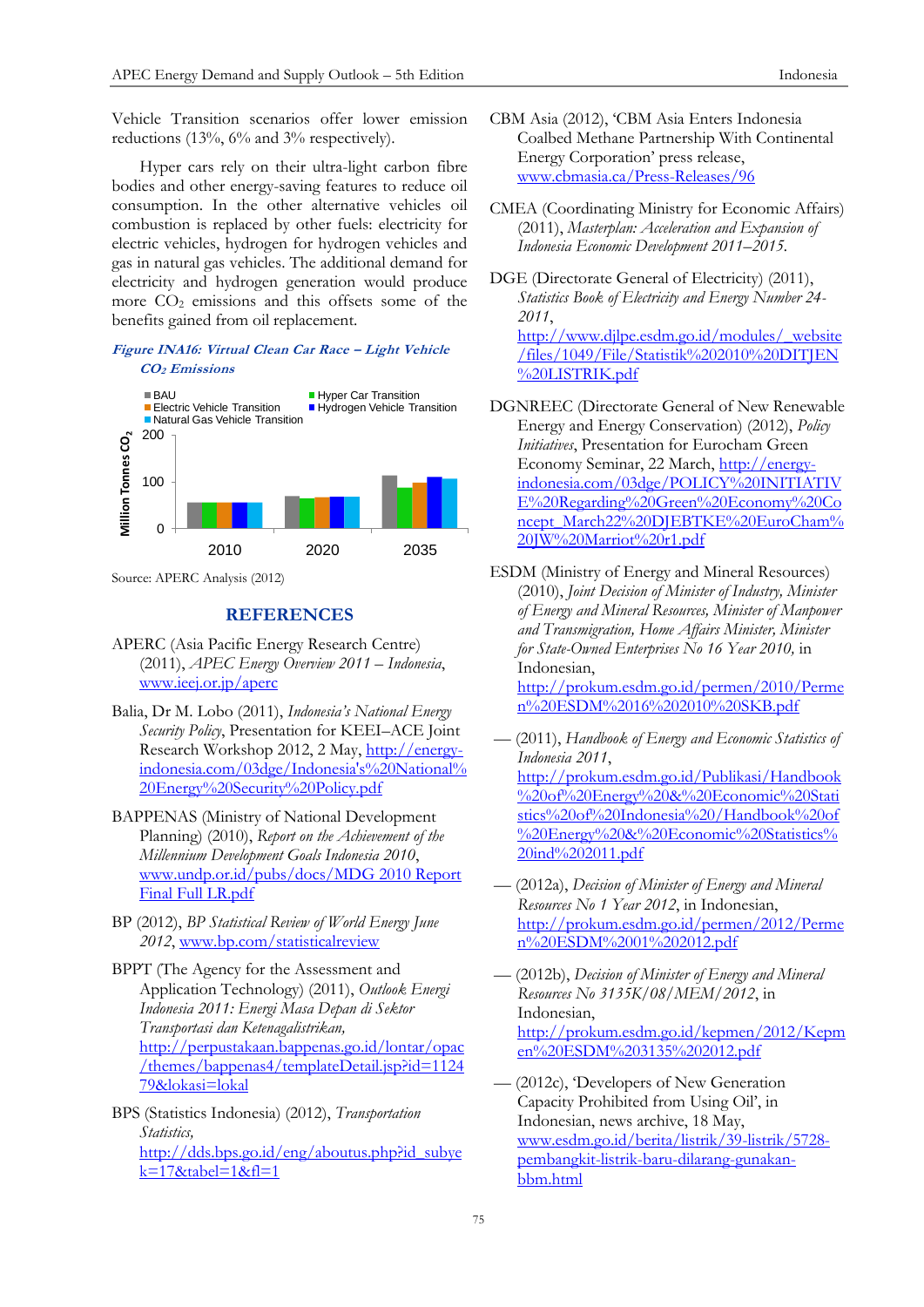- –– (2013), *Decision of President No 9 Year 2013*, in Indonesian, [http://prokum.esdm.go.id/perpres/2013/Perpre](http://prokum.esdm.go.id/perpres/2013/Perpres%209%202013.pdf) [s%209%202013.pdf](http://prokum.esdm.go.id/perpres/2013/Perpres%209%202013.pdf)
- Global Insight (2012), *World Industry Services*, retrieved from IHS Global Insight Data Service.
- Global LNG Info (2012), *World's LNG Liquefaction Plants and Regassification Terminals*, [www.globallnginfo.com/World LNG Plants &](http://www.globallnginfo.com/World%20LNG%20Plants%20&%20Terminals.pdf)  [Terminals.pdf](http://www.globallnginfo.com/World%20LNG%20Plants%20&%20Terminals.pdf)
- Hutagalung, Aldi, with Maarten Arentsen and Jon Lovett (2011), "Regulatory Reform in the Indonesian Natural Gas Market", *Fourth Annual Conference on Competition and Regulation in Network Industries,* 25 November, [www.crninet.com/2011/b6a.pdf](http://www.crninet.com/2011/b6a.pdf)
- IEA (International Energy Agency) (2008), *Energy Policy Review of Indonesia*, [http://iea.org/publications/freepublications/pu](http://iea.org/publications/freepublications/publication/Indonesia2008.pdf) [blication/Indonesia2008.pdf](http://iea.org/publications/freepublications/publication/Indonesia2008.pdf)
- –– (2011), *World Energy Statistics 2011*, retrieved from OECD/IEA CD-ROM Service.
- IISD (International Institute for Sustainable Development) (2011), *A Citizen's Guide to Energy Subsidies in Indonesia*, [www.iisd.org/gsi/sites/default/files/indonesia\\_c](http://www.iisd.org/gsi/sites/default/files/indonesia_czguide_eng.pdf) [zguide\\_eng.pdf](http://www.iisd.org/gsi/sites/default/files/indonesia_czguide_eng.pdf)
- –– (2012), *Indonesia's Fuel Subsidies: Action Plan for Reform,* March, [www.iisd.org/gsi/sites/default/files/ffs\\_actionpl](http://www.iisd.org/gsi/sites/default/files/ffs_actionplan_indonesia.pdf) [an\\_indonesia.pdf](http://www.iisd.org/gsi/sites/default/files/ffs_actionplan_indonesia.pdf)
- Jakarta Globe (2011), 'Oil Years Give Way to Era of Indonesian Natural Gas', 28 February, [www.thejakartaglobe.com/business/oil-years](http://www.thejakartaglobe.com/business/oil-years-give-way-to-era-of-indonesian-natural-gas/501245)[give-way-to-era-of-indonesian-natural](http://www.thejakartaglobe.com/business/oil-years-give-way-to-era-of-indonesian-natural-gas/501245)[gas/501245](http://www.thejakartaglobe.com/business/oil-years-give-way-to-era-of-indonesian-natural-gas/501245)
- Jakarta Post (2012a), 'Indonesia on the road to becoming Thailand's rival', 24 May, [www.thejakartapost.com/news/2012/05/24/ind](http://www.thejakartapost.com/news/2012/05/24/indonesia-road-becoming-thailands-rival.html) [onesia-road-becoming-thailands-rival.html](http://www.thejakartapost.com/news/2012/05/24/indonesia-road-becoming-thailands-rival.html)
- –– (2012b) 'RI–Malaysia electricity line begins construction', 29 September, [www.thejakartapost.com/news/2012/09/29/ri](http://www.thejakartapost.com/news/2012/09/29/ri-malaysia-electricity-line-begins-construction.html)[malaysia-electricity-line-begins-construction.html](http://www.thejakartapost.com/news/2012/09/29/ri-malaysia-electricity-line-begins-construction.html)
- –– (2012c), 'Unemployment Rate in February Reached 6.32 percent', 7 May, [www.thejakartapost.com/news/2012/05/07/une](http://www.thejakartapost.com/news/2012/05/07/unemployment-rate-february-reached-632-percent.html) [mployment-rate-february-reached-632](http://www.thejakartapost.com/news/2012/05/07/unemployment-rate-february-reached-632-percent.html) [percent.html](http://www.thejakartapost.com/news/2012/05/07/unemployment-rate-february-reached-632-percent.html)
- Kuo, Chin S. (2012), *USGS 2010 Mineral Yearbook The Mineral Industry of Indonesia*, January, [http://minerals.usgs.gov/minerals/pubs/country](http://minerals.usgs.gov/minerals/pubs/country/2010/myb3-2010-id.pdf) [/2010/myb3-2010-id.pdf](http://minerals.usgs.gov/minerals/pubs/country/2010/myb3-2010-id.pdf)
- Lucarelli, Bart (2010), *The History and Future of Indonesia's Coal Industry: Impact of Politics and Regulatory Framework on Industry Structure and Performance*, Working Paper #93, Frogman Spogli Institute for International Studies, [http://iis](http://iis-db.stanford.edu/pubs/22953/WP_93_Lucarelli_revised_Oct_2010.pdf)[db.stanford.edu/pubs/22953/WP\\_93\\_Lucarelli\\_](http://iis-db.stanford.edu/pubs/22953/WP_93_Lucarelli_revised_Oct_2010.pdf) [revised\\_Oct\\_2010.pdf](http://iis-db.stanford.edu/pubs/22953/WP_93_Lucarelli_revised_Oct_2010.pdf)
- MOE (Ministry for Environment) (2010), *Indonesia Second National Communication Under the United Nations Framework Convention on Climate Change (UNFCC)*, Jakarta, November.
- MOI (Ministry of Industry) (2011), *Industry Facts and Figures 2011.*
- MOT (Ministry of Transportation) (2010), *Transport Information Book,*  [http://118.97.61.233/pusdatin/images/bit%20e](http://118.97.61.233/pusdatin/images/bit%20english%202011.pdf) [nglish%202011.pdf](http://118.97.61.233/pusdatin/images/bit%20english%202011.pdf)
- OGJ (Oil & Gas Journal) (2011), 'Worldwide Look at Reserves and Production', 5 December.
- Oil and Gas Technology (2012), 'Indonesia Pushes for Deep-sea Exploration', 9 May, [www.oilandgastechnology.net/upstream/indones](http://www.oilandgastechnology.net/upstream/indonesia-pushes-deep-sea-exploration) [ia-pushes-deep-sea-exploration](http://www.oilandgastechnology.net/upstream/indonesia-pushes-deep-sea-exploration)
- PGN (State Gas Company) (2012a), 'Natural Gas Transmission' website page, [www.pgn.co.id/pages/default/our\\_operations/tr](http://www.pgn.co.id/pages/default/our_operations/transmission/0) [ansmission/0](http://www.pgn.co.id/pages/default/our_operations/transmission/0)
- –– (2012b),+ 'Natural Gas Distribution' website page, [www.pgn.co.id/pages/default/our\\_operations/d](http://www.pgn.co.id/pages/default/our_operations/distribution/0) [istribution/0](http://www.pgn.co.id/pages/default/our_operations/distribution/0)
- PWC (PricewaterhouseCoopers) (2011a), *Electricity in Indonesia – Investment and Taxation Guide*, [www.pwc.com/id/en/publications/assets/Indon](http://www.pwc.com/id/en/publications/assets/Indonesian-Electricity-Guide_2011.pdf) [esian-Electricity-Guide\\_2011.pdf](http://www.pwc.com/id/en/publications/assets/Indonesian-Electricity-Guide_2011.pdf)
- –– (2011b), *Mining in Indonesia – Investment and Taxation Guide,* May, [www.pwc.com/id/en/publications/assets/Minin](http://www.pwc.com/id/en/publications/assets/Mining-Investment-And-Taxation-Guide-2011.pdf) [g-Investment-And-Taxation-Guide-2011.pdf](http://www.pwc.com/id/en/publications/assets/Mining-Investment-And-Taxation-Guide-2011.pdf)
- –– (2011c), *Oil and Gas in Indonesia – Investment and Taxation Guide,* 4th edition*,* August, [www.pwc.com/id/en/publications/assets/Oil\\_a](http://www.pwc.com/id/en/publications/assets/Oil_and_Gas_Guide-2011.pdf) [nd\\_Gas\\_Guide-2011.pdf](http://www.pwc.com/id/en/publications/assets/Oil_and_Gas_Guide-2011.pdf)